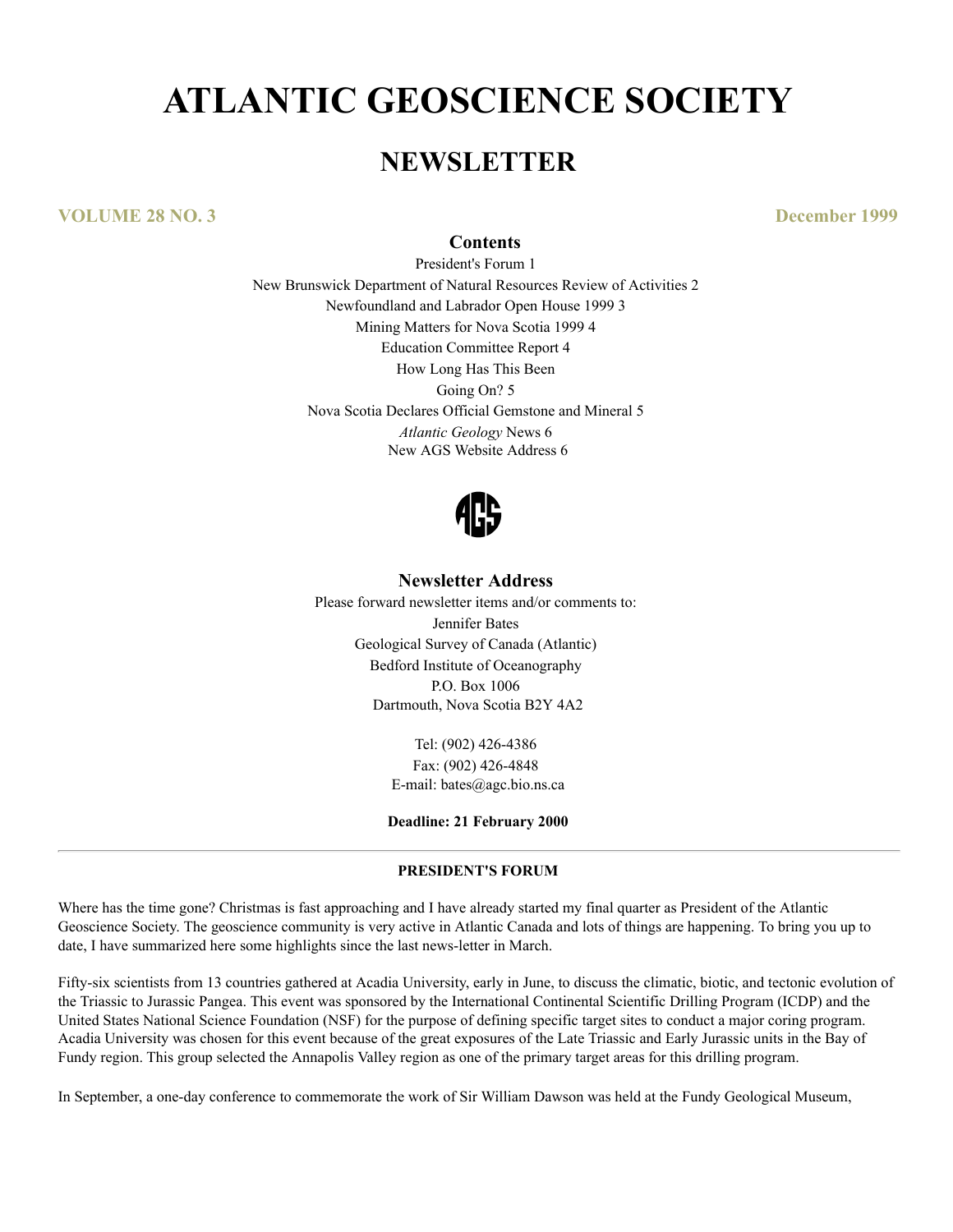Parrsboro. This event, organized by Ken Adams, included a morning session of presentations on palaeontology and related topics, followed by an afternoon field trip to Joggins led by John Calder of the Nova Scotia Department of Natural Resources (NSDNR). Despite the rain, students and professors from various universities, as well as representatives from the NSDNR were impressed with the geological significance of this world renowned fossil site in our geological backyard.

The undergraduate student community is very active, as demonstrated at the annual Atlantic Universities Geological Conference (AUGC). This two-day event is an opportunity for under-graduate students to showcase their research and get feed-back and recog-nition. In October, students of the Department of Earth Sciences at the Memorial University of Newfoundland hosted the well-attended event. The conference is growing and diversifying - this year, a poster session was added to complement the oral presentations. As always, AGS maintained a high profile, awarding each speaker a one-year subscription to the *Atlantic Geology* journal. In addition, all speakers and poster submissions received a certificate of recognition. I encourage all professional geologists to attend this event to get a fresh perspective on a wide range of topics.

The month of November is a busy time for provincial geologists. Annual Reviews of Activities and public Open Houses occur in Nova Scotia, New Brunswick and Newfoundland and provide an opportunity to promote economic resource opportunities and highlight ongoing projects. Reports on each of these events are included in this newsletter.

As you can see from the few highlights I presented here, the geoscience community is alive and well in Atlantic Canada. The challenge now facing AGS is how do we as an organization grow and evolve in order to provide a valuable and appreciated service to our membership. At the same time, AGS would like to expand its membership to better represent the changing dynamics of the present day geoscience community. As we enter the new millennium, AGS will be struggling with this dilemma. Your ideas, input or suggestions would be welcome and greatly appreciated.

*Chris White, President, AGS*

#### **NEW BRUNSWICK**

# **DEPARTMENT OF NATURAL RESOURCES AND ENERGY, MINERALS AND ENERGY DIVISION, 1999 ANNUAL REVIEW OF ACTIVITIES**

On a beautiful, sunny, crisp, autumn Monday morning, more than 45 people loaded into trucks, cars and a bus at the Sheraton Hotel in Fredericton. This inaugural event of the 1999 New Brunswick Department of Natural Resources and Energy Annual Review of Activities (held November 1-3) was a field trip to the St. Stephen area of southwestern New Bruns-wick. Under the guidance of Sandra Barr (Acadia University) and Malcolm McLeod (Geological Surveys Branch, NBDNRE), exploration geologists, prospectors, and wanna-be prospectors were presented with a variety of geological stops to learn about and observe first-hand the St. Stephen Gabbro. Side trips to the former St. Stephen nickel mine to view recent drill core and a trip to Digdequash to look at mineralized basalts in the Eastport Formation capped off another successful Open House field trip.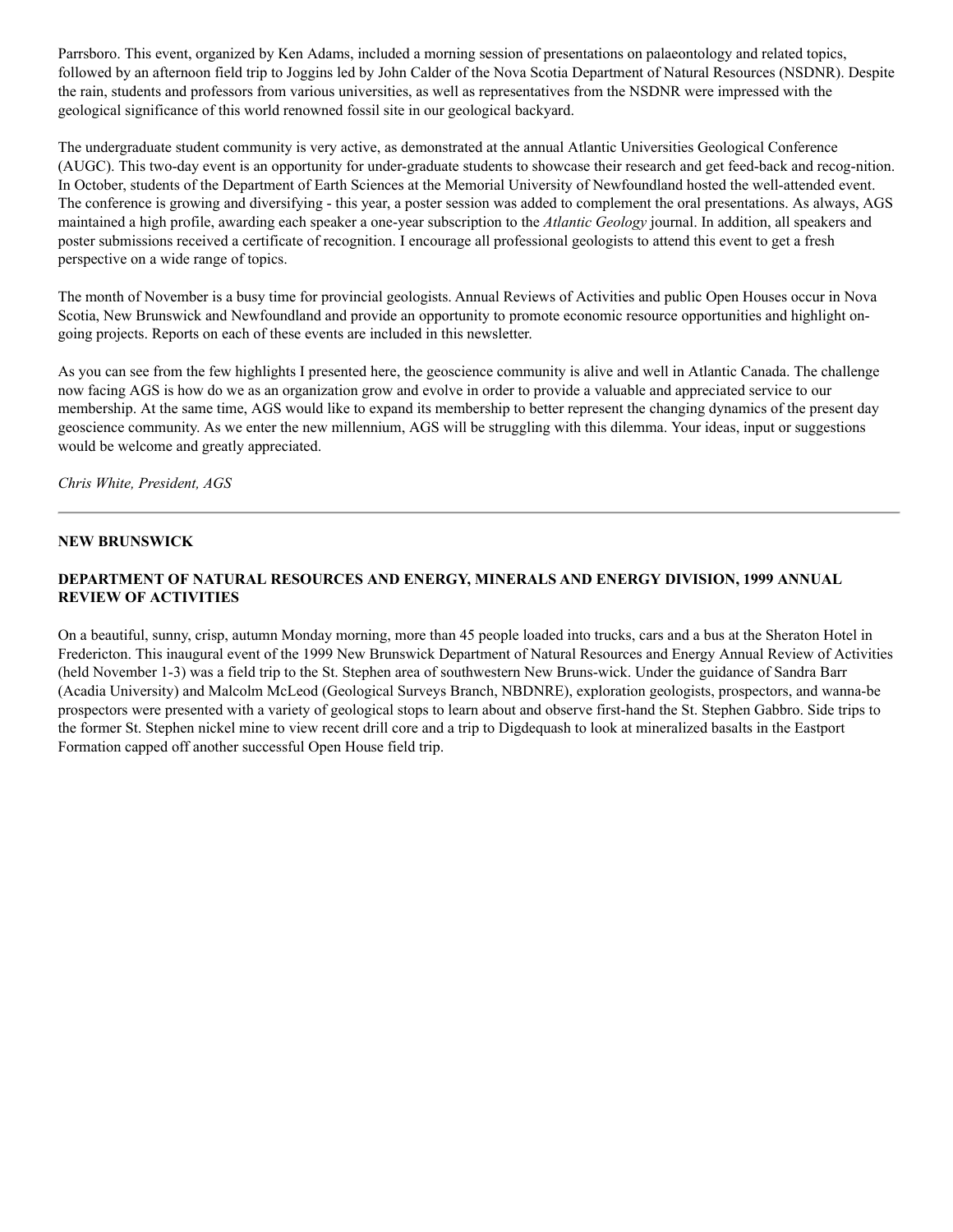1999 Annual Review field trip participants



Back in Fredericton, the first technical program of 1999 began on Monday evening and featured a special two-lecture session by M.P. Foose and J.F. Slack of the United States Geological Survey. The topic of their presentations was the Bald Mountain massive sulphide deposit in Maine. Following these talks, the annual Meet and Greet reception, sponsored by the Department of Economic Development, Tourism and Culture, provided an opportunity for delegates to mingle amongst the posters and commercial booths and discuss the latest field activities and research findings with the exhibitors.

On Tuesday, Steve McCutcheon and Malcolm McLeod of the Geological Surveys Branch, gave talks on the topic of A Exploration Highlights and Potential Opportunities in New Brunswick@; these continue to be two of the most popular sessions each year. The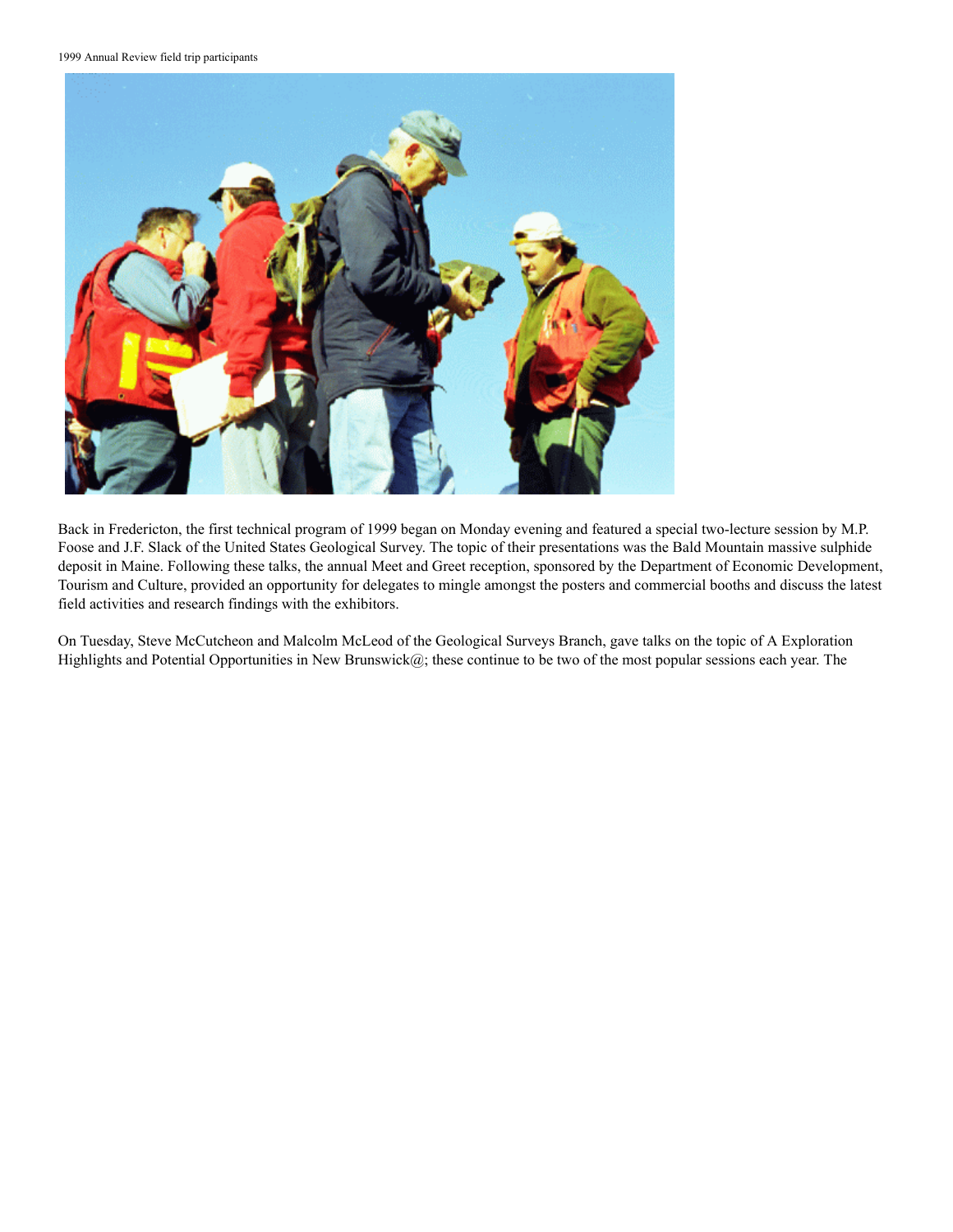remainder of Tuesday was scheduled with geoscience presentations by industry, university and government geologists.



Saint John prospector Emilio Doiron trying out a Beep Mat while on the 1999 Annual Review field trip to St. Stephen, New Brunswick

For the first time, the Annual Review of Activities offered the delegates a session with an economic or business focus. This Wednesday morning session included nine talks, the majority of which were given by private sector representatives. Subjects included national and international perspectives on Canadian mining, transportation issues facing the Atlantic Canada mineral industry, geotourism opportunities in New Brunswick, and what the mineral industry means to a resource-based community whose mineral industry may be facing a slowdown in the coming years.

A total of 27 presentations were given at this year's Annual Review. An integral part of any Department of Natural Resources and Energy Annual Review of Activities is the geoscience poster session, core shack and commercial exhibits; this year there were 52 exhibitors.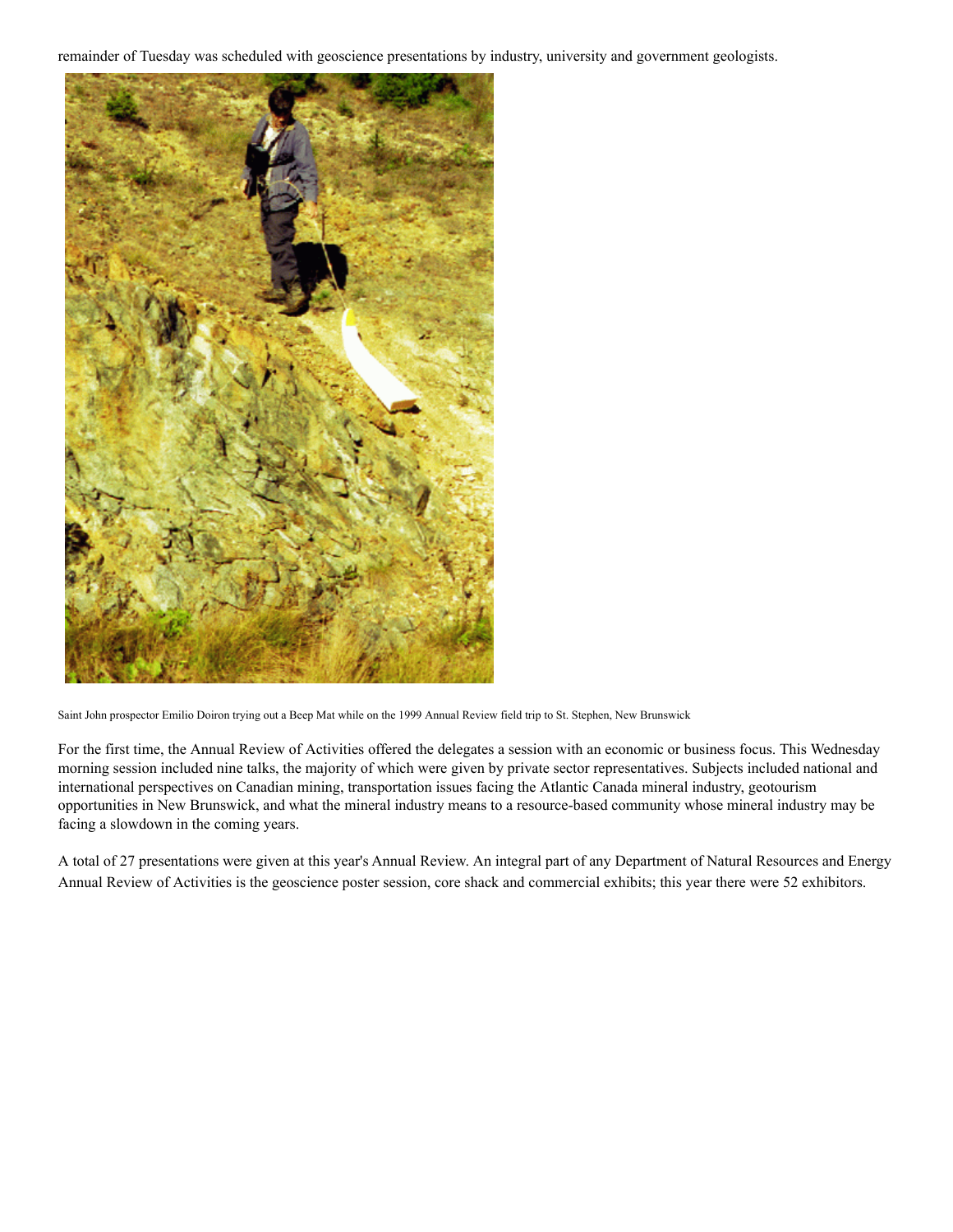

New Brunswick Open House registration staff posing with commercial exhibitor Blaine Phillips of BAP Equipment Limited of Fredericton

The guest speaker at the 1999 banquet was Dr. George Miller of The Industry Government Relations Group who spoke on AThe Future of Mining in New Brunswick: Challenge or Opportunity  $Q$ . Dr. Miller, in association with Dallas Davis of Dalmin Corporation, is currently undertaking a study related to the New Brunswick mineral industry.

Attendance at the 24<sup>th</sup> Annual Review of Activities was 250. Although this number is a 10% decrease from 1998, it still represents an above-average turnout over the lifetime of the conference. The organizers are pleased that the Review continues to attract an audience of which 50% consists of mineral exploration industry representatives.

In 2000, New Brunswick Department of Natural Resources and Energy will celebrate 25 years of hosting the Annual Review of Activities. Plans to involve many provincial mineral industry associations in the preparations will begin soon.

*Don J.J. Carroll, NBDNRE*

# **NEWFOUNDLAND AND LABRADOR OPEN HOUSE 1999**

The 23<sup>rd</sup> Annual Review of Activities of the Mines Branch took place on November 4, 1999. This year it was held in conjunction with the joint annual meeting of the CIM Newfoundland Branch and the

Association of Professional Engineers and Geoscientists of Newfoundland. Some 500 delegates attended the meeting, which appeared to be marked by a more optimistic air than in recent years. A delegation of the Geological Survey of Canada representatives were also on hand, some of whom participated in planning sessions with the Geological Survey of Newfoundland and Labrador (GSNL) managers as part of the Joint Geoscience Programs Committee.

The Open House included reviews of GSNL and GSC field activities, mining and exploration activities, and student research projects at the Memorial University of Newfoundland. Technical presentations included talks on the Betts Cove Ophiolite, till geochemistry, the Grenville Province,

and the economic potential of part of the Robert=s Arm - Buchans belt. Twenty-eight posters were also on display during the Open House and CIM-APEGN meeting.

There was also a Prospectors Tent, Core Shack and commercial trade show. Approximately fifty prospectors attended the meeting with about fifteen exhibiting in the Prospectors Tent. A number of Newfoundland-based junior exploration companies were also present. The Matty Mitchell Prospectors Resource room, a joint effort of the GSNL, industry and university to provide mentoring, continued training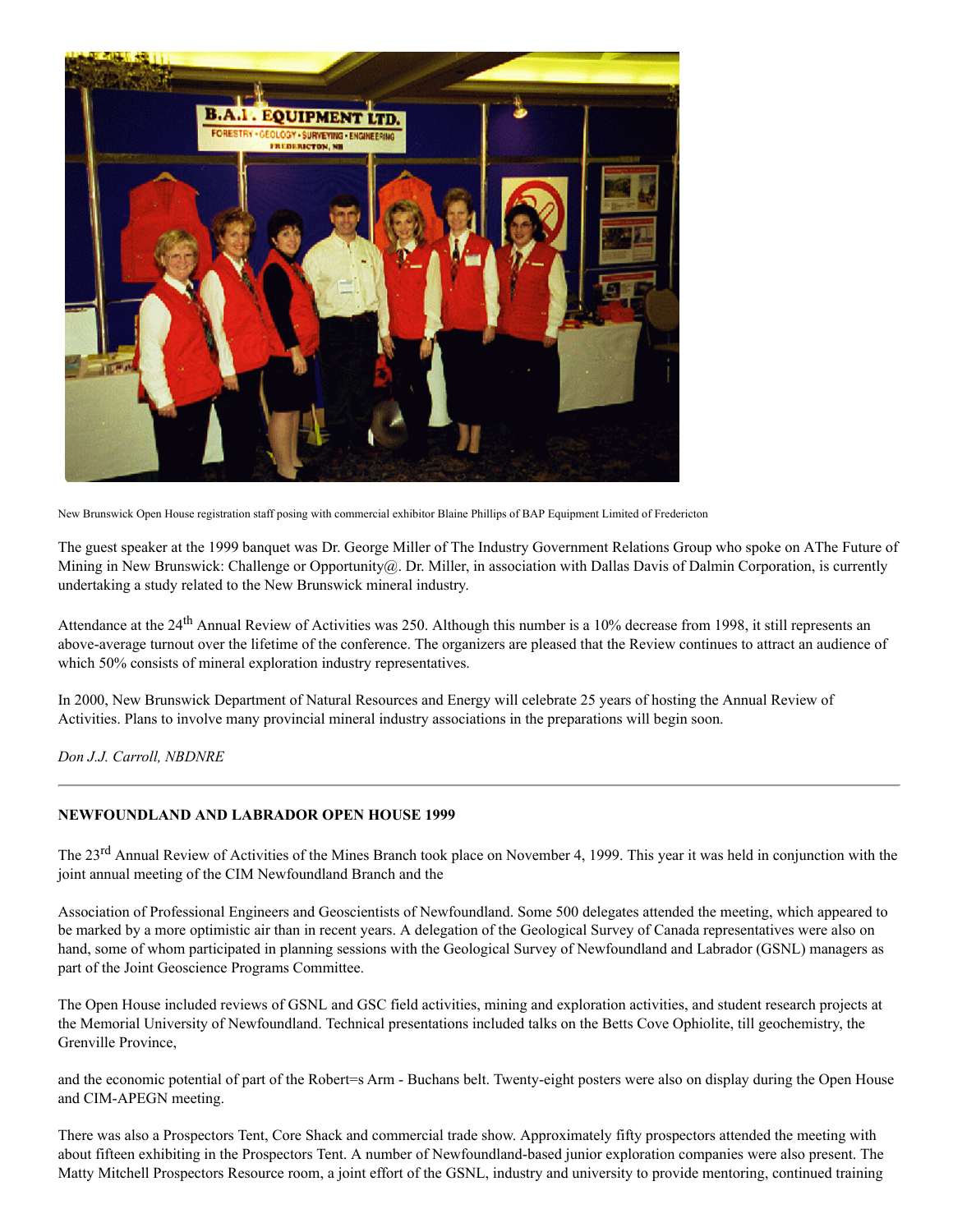and technical support to the local prospecting community, was dedicated in honour of the Province=s most famous prospector, Matty Mitchell, who discovered the Buchans lead-zinc-copper mineralization. Finally, the CIM Newfoundland Branch used the occasion of this year=s meeting to present Minister Grimes with a Certificate of Appreciation for the Department of Mines and Energy=s twenty plus years of support and participation in Branch activities.

*Baxter Keen, GSB, NDME*

# **MINING MATTERS FOR NOVA SCOTIA '**99

The Nova Scotia Department of Natural Resources hosted its 23<sup>rd</sup> Annual Review of Activities, "Mining Matters for Nova Scotia '99", at Halifax's World Trade and Convention Centre on November 8 and 9. This year's conference was a partnership of the Department of Natural Resources, the

Department of Economic Development, the Mining Society of Nova Scotia, the Nova Scotia Chamber of Mineral Resources and the Nova Scotia Prospectors Association. The meeting, subtitled "Opportunities for Economic Development", maintained the diverse program content initiated in 1998 as a way to demonstrate to the diverse audience, the contributions of minerals and mining to Nova Scotia.

Invitations to attend the two-day event were widely distributed to other provincial government departments, regional development agencies, schools, special interest groups and the general public, in addition to the traditional audience of local, national and international exploration companies, prospectors and producers, and other federal and provincial geological surveys. This more aggressive advertising resulted in a total registration of approximately 425.

Oral presentations were grouped into three themes: "Current Developments in Nova Scotia's Mining Industry" (a session hosted by the Mining Society of Nova Scotia), "From Geoscience to Economic Development", and "The Many Faces of the Mineral Industry". Among the highlights of these sessions were presentations on new technologies being used in coal and gypsum mines in Nova Scotia, the development of strategies to adapt to global climate change, how pro-active public relations activity can minimize difficulties in exploration and development, and two non-traditional uses of Nova Scotia's geological resources - as stone for sculpture and the potential for a "fossil trail" tourism initiative. The keynote address, "Water Resources and Economic Development in Nova Scotia", was presented to an interested and enthusiastic audience by Terry Henniger of AGRA Earth and Environmental Limited.

As usual, much of the audience spent more time in the poster session than at the talks. Although posters by DNR staff, university researchers, and the GSC dominated, displays presented by the Prospectors Association, mineral producers (gypsum, salt, aggregate), mineral and gem collectors, and several other groups made for a diverse and interesting session. This year also saw participation by several service companies in a Tradex.

Two post-conference events were held on November 10. A symposium on zinc environments in Nova Scotia attracted some 45 participants for a one-day review of the Province=s potential to host polymetallic zinc deposits. Dr. Grant Garven of Johns Hopkins University presented a keynote presentation on the role of basin fluids in zinc mineralization, with examples from the McArthur Basin in Australia. Finally, some 30 participants from non-mining professions learned more about mining during a field excursion to active mining operations in central Nova Scotia.

AMining Matters for Nova Scotia >99" was an unqualified success. Organizers are already incorporating suggestions for improvements into their planning for next year=s conference, which will be held in Halifax on October 30 and 31.

Mark your Millennium calendars!

*Mike Cherry, MEB, NSDNR*

# **EDUCATION COMMITTEE REPORT**

Who are we fooling? Why does a Society the size of AGS need an Education Committee and what can it hope to accomplish? These are legitimate questions. Most of the time I wonder if there are any legitimate answers.

My first concern in trying to defend the AGS Education Committee is who is it hoping to educate? Sometimes I believe that I am the one most in need of educating. At other times, I waver between helping school students, the general public, university students, or even other geologists.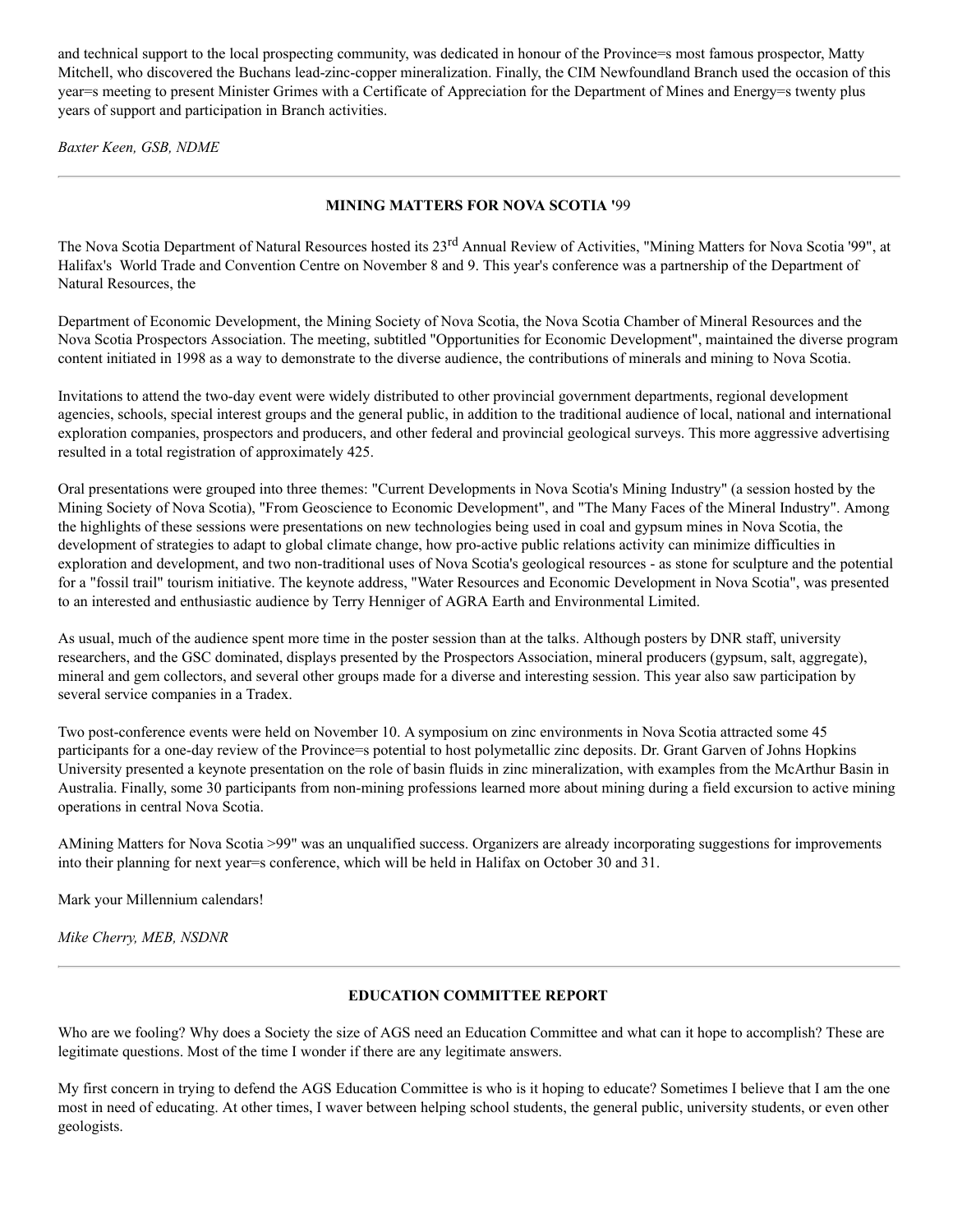Has the Committee had any successes in its life span of over ten years? I believe so but I am somewhat biased. The EdGEO Workshop Committee was an early and fruitful offspring. In its six years of existence, the Committee has held teachers workshops in Halifax-Dartmouth, Sydney, Wolfville, Bridgewater, Truro and Parrsboro. If you wonder how teachers reacted to these indoctrination sessions, ask Jennifer Bates to show you the evaluation forms. Most impressive, however, is the commitment of the Committee members. Without exception, they are dedicated to continuing the Workshops and to making each year better than the last.

But one swallow does not make a summer as one success does not justify a Committee. Wait, there are some other signs of life. The first that springs to mind is AThe Last Billion Years@, the book on the geology of the Maritime provinces. This project, first mooted in 1995, is now nearing completion, thanks to the efforts of Rob Fensome and his supporting cast of about 40. The illustrations are stunning and the text can even be understood by me. Anyone who is interested in the geology of our three provinces can learn from this book.

So, is that it? There are some other ventures, either completed or in progress. An outstanding example is ADiscovering Rocks, Minerals and Fossils in Atlantic Canada@, edited by Peter Wallace, with contributions by about 20 specialists. This field guide is a must for all geologists in Atlantic Canada. If you haven=t bought a copy, do so as soon as possible. Other efforts include plans to produce posters, talking field guides, and CDs.

What does the future hold? Perhaps the Education Committee will become extinct, destroyed by the meteorite of indifference, but I don=t believe so. A few years ago, some pessimists were forecasting the demise of AGS. Thankfully, how wrong that=s turning out to be. I see some young blood rising that will instill new life into the Education Committee. And new ideas are emerging, based on new technology and insights. Why not volunteer your services and become a member of the Committee before it is too late.

*Graham Williams, Chair, AGS Education Committee*

# **HOW LONG HAS THIS BEEN GOING ON?**

Six years ago I certainly did not foresee that I would be writing an article such as this one day. And, neither did I imagine the unquestionable success of the Nova Scotia EdGEO workshops. Ignorance is bliss. But, if I had stopped, for even a minute, to think about the people who volunteered to get the workshops off the ground, today=s reality would have been obvious.

The NS EdGEO program is a clear example of the statement that a project is only as successful as its contributors (present company excluded). The ongoing success of the program is due to those who have freely given their time, expertise and experience to the program and ultimately to the teachers of Nova Scotia. I am grateful to Graham Williams, Howard Donohoe, Bob Grantham, Kathy Silverstein, Susan Baldwin, Henrietta Mann, Nelly Koziel, Linda Ham, Rob Fensome, John Shimeld, and Bill MacMillan. As well, my appreciation goes to Ken Adams and Marilyn Smith for their assistance in co-hosting the 1999 EdGEO workshop at the Fundy Geological Museum in Parrsboro.

What can you say about a group that cannot not leave well enough alone? I can tell you. It is wonderful group. It is composed of people who want to work together to make everything just a little bit better each year (not that the workshops don=t already receive rave reviews from its participants). And who benefits? Well, the Nova Scotia teachers do, for starters ... also their students ... and perhaps the parents. But let=s not forget the benefit to AGS. The Society gains a solid reputation with the community of science teachers. Also, it invests in the continuation of geology as a preferred course of study. (Like mutual funds, it is the long term outlook that counts!) Perhaps most importantly, the AGS maintains a thriving community of geoscientists willing to work together to share knowledge and experience.

I can only encourage you to talk to any of the aforementioned AGS members. But be careful, the enthusiasm is infectious. You may find yourself helping with the next workshop to ne held in Antigonish on August 21-22, 2000. But, hey, that is not necessarily a bad thing.

*Jennifer Bates, Chair, NS EdGEO Workshop Committee*

# **NOVA SCOTIA DECLARES OFFICIAL GEMSTONE AND MINERAL**

In a proclamation on November 17, Premier John Ham declared agate and stilbite the official gemstone and mineral for Nova Scotia. For years amethyst had been considered the provincial gemstone, but it had never been officially declared as such. In 1975, Ontario proclaimed amethyst as its official gemstone, leaving Nova Scotia without one, official or otherwise.

Agate is a banded, multicolored variety of chalcedony. It occurs in an infinite amount of colours and patterns, and no two agates are alike. The extraordinary beauty and uniqueness of agate is responsible for its great popularity.

Stilbite is a member of the zeolite group. It occurs as transparent to translucent prismatic crystals, often in sheaf-like aggregates of twinned crystals that resemble sheaves of wheat. Stilbite is sought by collectors because of its colour and the attractive crystal groups it